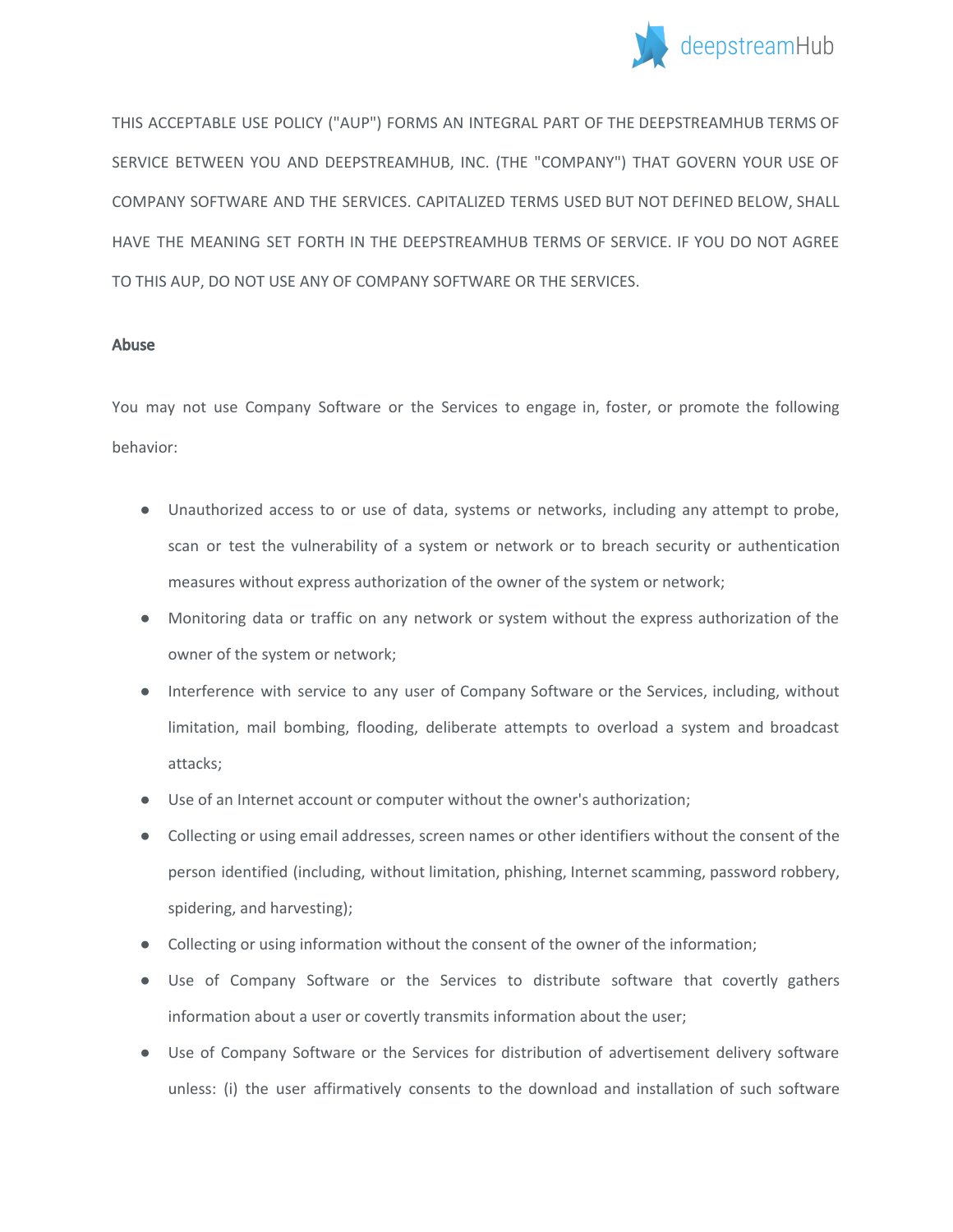

based on a clear and conspicuous notice of the nature of the software, and (ii) the software is easily removable by use of standard tools for such purpose included on major operating systems; or

● Any conduct that is likely to result in retaliation against the Company, or the Company's employees, officers or other agents, including engaging in behavior that results in any server being the target of a denial of service attack (DoS).

## Vulnerability Testing

You may not attempt to probe, scan, penetrate or test the vulnerability of Company Software or the Services or to breach the Company's security or authentication measures, whether by passive or intrusive techniques, without the Company's express written consent.

## Offensive Content

You may not publish or transmit via Company Software or the Services any content or links to any content that:

- Constitutes, depicts, fosters, promotes or relates in any manner to child pornography, bestiality, or non-consensual sex acts;
- is excessively violent, incites violence, threatens violence or contains harassing content or hate speech;
- is unfair or deceptive under the consumer protection laws of any jurisdiction, including chain letters and pyramid schemes;
- is defamatory or violates a person's privacy;
- creates an imminent risk to a person's safety or health, creates a risk to public safety or health, compromises national security or interferes with an investigation by law enforcement;